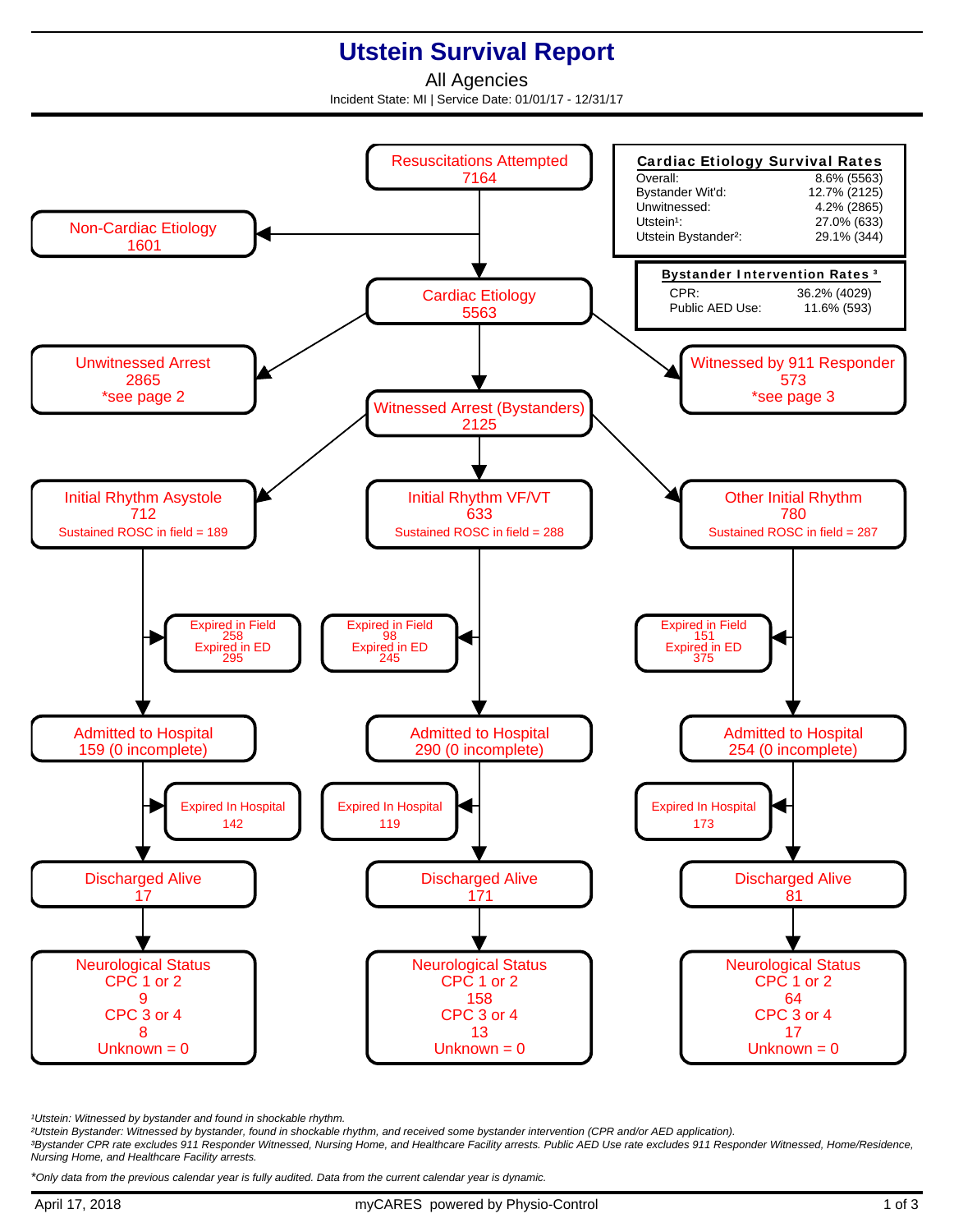## **Utstein Survival Report**

All Agencies Incident State: MI | Service Date: 01/01/17 - 12/31/17